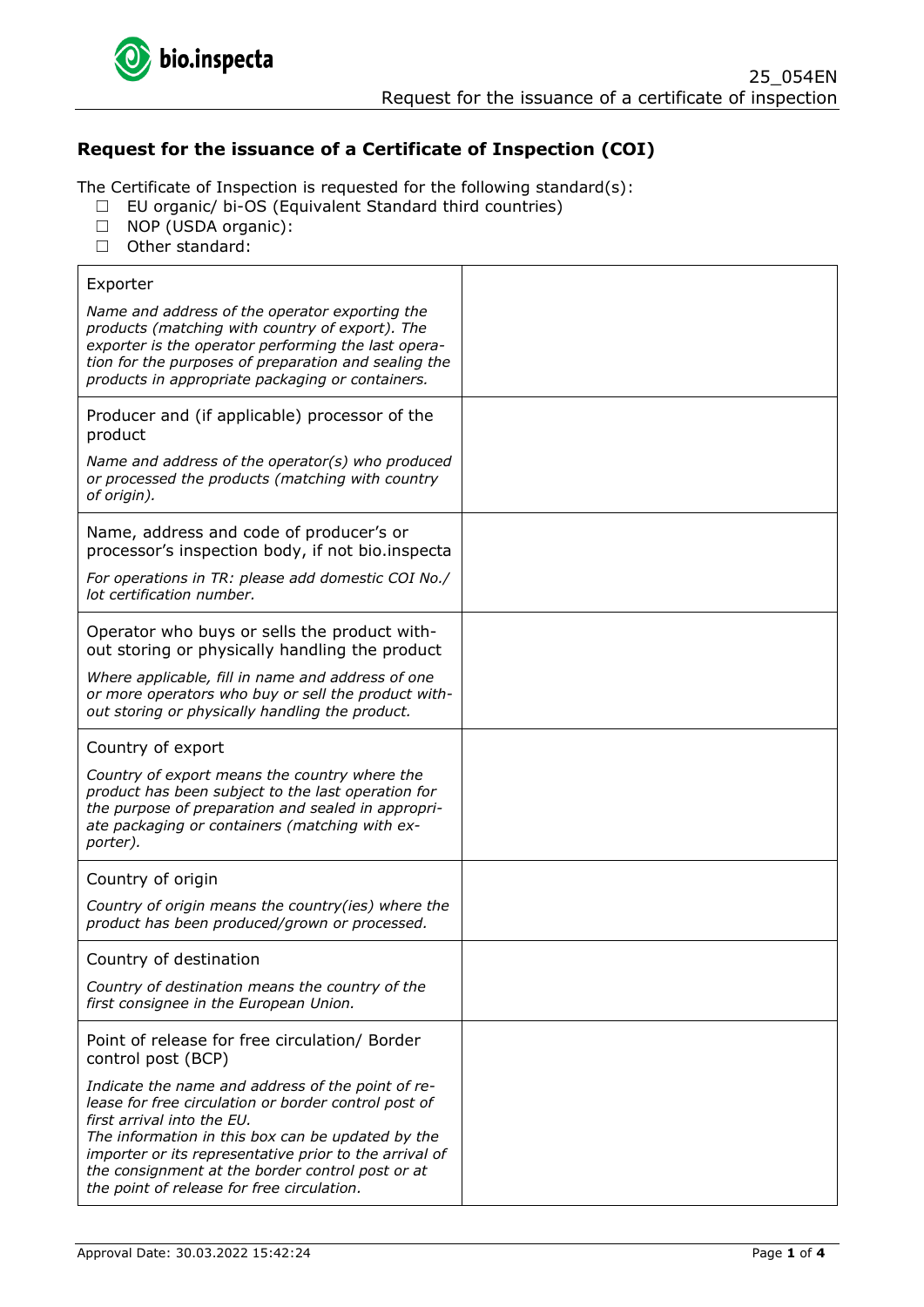

| First consignee in the European Union                                                                                                                                   |                                                                                                                                                                                                                                                                                                                                         |
|-------------------------------------------------------------------------------------------------------------------------------------------------------------------------|-----------------------------------------------------------------------------------------------------------------------------------------------------------------------------------------------------------------------------------------------------------------------------------------------------------------------------------------|
| Name and address of the first consignee in the Eu-<br>ropean Union (matching with country of destina-<br>tion).                                                         |                                                                                                                                                                                                                                                                                                                                         |
| Name, address and EORI number of the<br>importer                                                                                                                        |                                                                                                                                                                                                                                                                                                                                         |
| Name, address and EORI number of the importer,<br>who presents the consignment for release for free<br>circulation either on its own, or through a repre-<br>sentative. |                                                                                                                                                                                                                                                                                                                                         |
| Trade name of the product and year of<br>harvest                                                                                                                        |                                                                                                                                                                                                                                                                                                                                         |
| CN-Code of the product (Customs tariff<br>number)                                                                                                                       |                                                                                                                                                                                                                                                                                                                                         |
| Scope of the product                                                                                                                                                    | $\Box$ <b>A:</b> Unprocessed plant products<br>$\square$ <b>B</b> : Live animals or unprocessed animal<br>products<br>$\Box$ <b>D</b> : Processed agricultural products for<br>use as food<br>$\square$ E: Processed agricultural products for<br>use as feed<br>$\Box$ F: Vegetative propagating material and<br>seeds for cultivation |
|                                                                                                                                                                         |                                                                                                                                                                                                                                                                                                                                         |
| Lot number                                                                                                                                                              |                                                                                                                                                                                                                                                                                                                                         |
| Number and kind of packing units<br>(please note if provisional information)                                                                                            |                                                                                                                                                                                                                                                                                                                                         |
| Net weight                                                                                                                                                              |                                                                                                                                                                                                                                                                                                                                         |
| Total gross weight<br>(please note if provisional information)                                                                                                          |                                                                                                                                                                                                                                                                                                                                         |
| Invoice no, and date                                                                                                                                                    |                                                                                                                                                                                                                                                                                                                                         |
| Shipping documents number and drumlist /<br>batchlist<br>please indicate the seal numbers, if applicable<br>(please note if provisional information)                    |                                                                                                                                                                                                                                                                                                                                         |
| Prior notification, date, time                                                                                                                                          |                                                                                                                                                                                                                                                                                                                                         |
| Indicate the estimated arrival date and time at the<br>BCP or point of release for free circulation in the<br>EU.                                                       |                                                                                                                                                                                                                                                                                                                                         |
| Contact person & phone number for questions                                                                                                                             |                                                                                                                                                                                                                                                                                                                                         |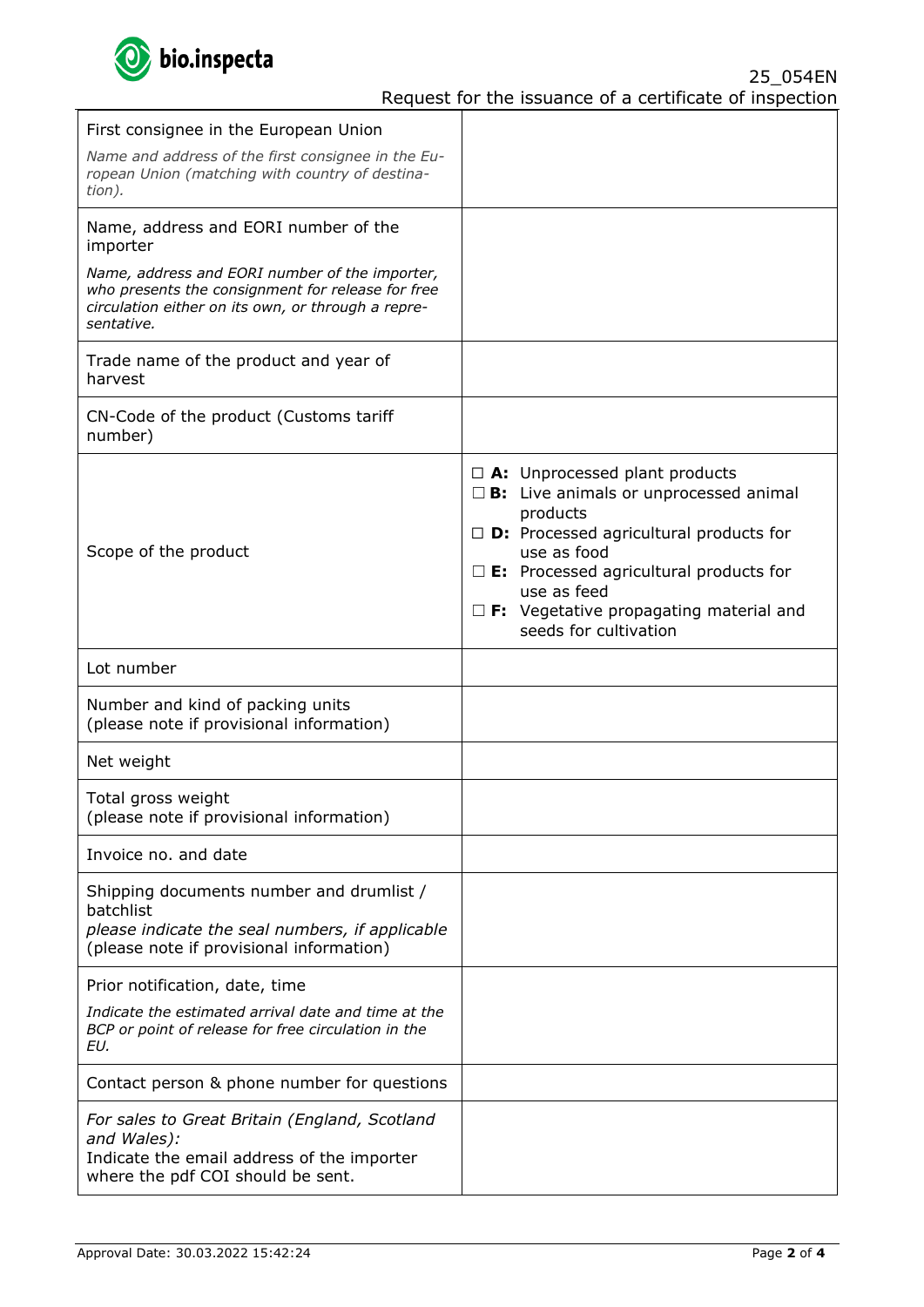

| Actual quantity of the product on stock<br>(physical stock before the current sale,<br>considering previous sales as organic or<br>conventional). |  |
|---------------------------------------------------------------------------------------------------------------------------------------------------|--|
| Remarks                                                                                                                                           |  |

## **Please enclose copies of the following documents**

- $\Box$  Invoice and delivery note (may be draft version) for the outgoing goods
- $\Box$  Invoice, delivery note, producer/processor certificate and COI for the incoming goods
- (additional purchase from other suppliers/internal deliveries)
- $\Box$  Seal list, if applicable
- $\Box$  Phytosanitary documents (NOP)
- ☐ Indian Tracenet TC (NOP from India)
- ☐ **For exports to the European Community, Switzerland and UK:** chapter 10, 11 (excluding 1105, 1106, 1107, 1108, 1109), 12 (excluding 1211, 1212, 1213, 1214) and 23 (excluding 2307) from one of the following countries, *Kazakhstan, Molodva, Russia, Turkey, Ukraine*  sampling by bio.inspecta has been ordered with document No. 25\_053.
- □ **For exports to the United States of America**: For grain, oil seeds, and products of these (like sunflower meal) from one of the following countries: *Armenia, Bulgaria, Georgia, Kazakhstan, Moldova, Romania, Russia, Turkey, or Ukraine,* sampling by bio.inspecta has been ordered with document No. 25\_053.
- ☐ **For exports to the United States of America**: For soybean meal from India*,* sampling by bio.inspecta has been ordered with document No. 25\_053.

Please keep in mind that APHIS requires fumigation at the border for certain commodities. This will lead to a declassification of the products. For certain commodities APHIS prohibits the import at all. This list changes very often. Therefore bio.inspecta recommends to clarify the current situation with the buyer in the USA.